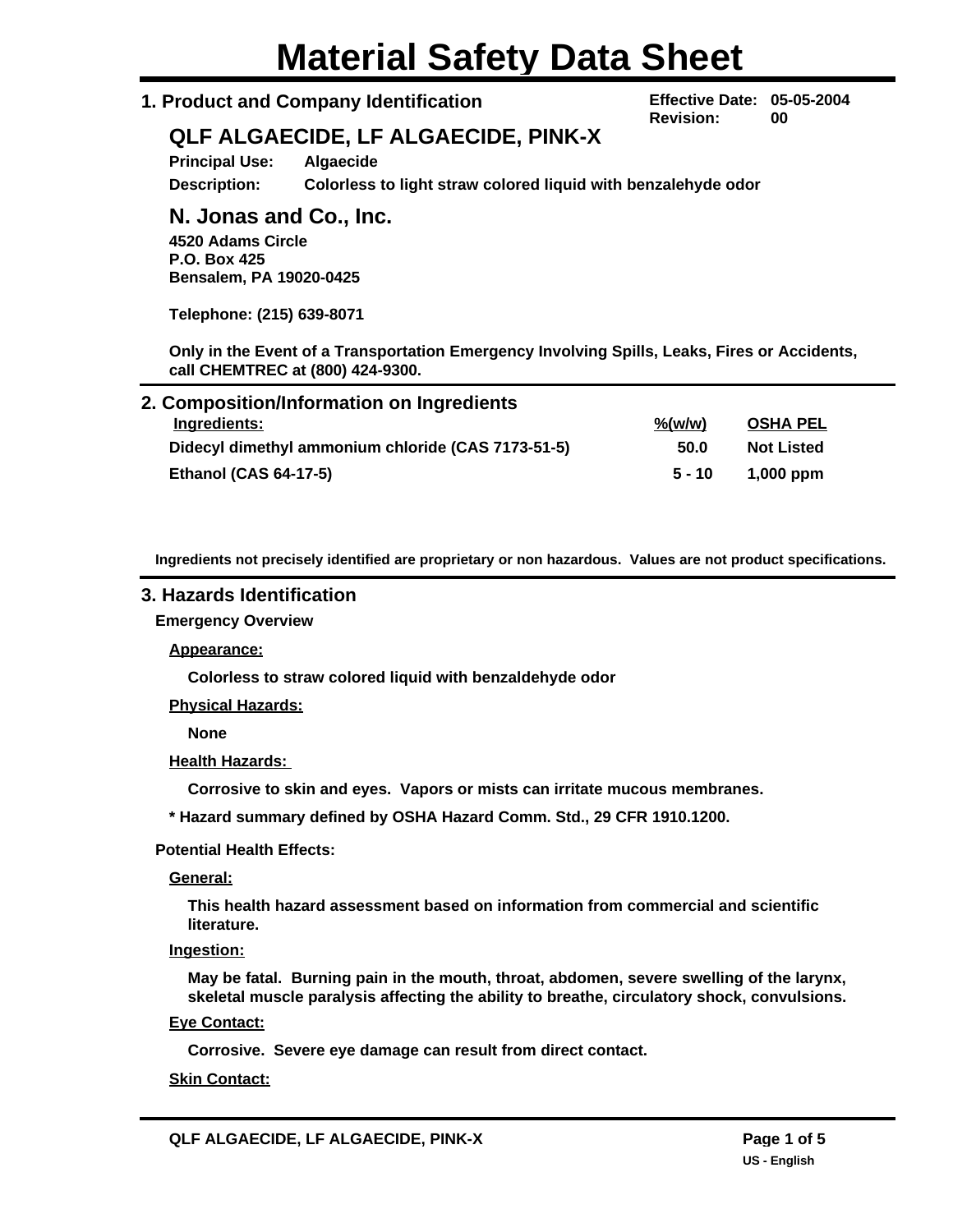**Severe irritation. Corrosive.**

**Skin Absorption:**

**Components of this product may be absorbed through skin.**

**Inhalation:**

**Irritation of mucous membrane can be caused by solvent vapor or mists of product.**

# **4. First Aid Measures:**

#### **First Aid - Eyes:**

**In case of contact, immediately flush eyes with plenty of watre for at least 15 minutes. Have eyes examined and treated by medical personnel.**

#### **First Aid - Skin:**

**In case of contact, wash skin with plenty of soap and water. If irritation develops, consult medical personnel.**

#### **First Aid - Ingestion:**

**If swallowed, immediately drink a large quantity of egg whites, gelatin solution or, if these are not available, drink large quantities of water. Avoid alcohol. Call a physician immediately. Probable mucosal damage may contraindicate the use of gastric lavage.**

#### **First Aid - Inhalation:**

**Remove victim to fresh air. If not breathing, give artificial respiration, preferably mouth-tomouth.**

# **5. Fire Fighting Measures**

**Flashpoint and Method:**

**Will not flash.**

**Autoignition Temperature:**

**Not applicable**

#### **Explosive Limits:**

**Not applicable**

#### **General Hazards:**

**Explosive mixtures can form with air. Combustion products are toxic. Solvent vapors can travel to an ignition source and flash back.**

#### **Fire Fighting Instructions:**

**Use water spray, carbon dioxide, foam or dry chemical.**

#### **Fire Fighting Equipment:**

**Self-contained breathing apparatus with full facepiece and protective clothing.**

#### **Hazardous Combustion Products:**

**Hydrogen chloride fumes, oxides of carbon and nitrogen.**

#### **6. Accidental Release Measures**

#### **Spill Measures:**

**Remove ignition sources. Wear respirator. Small spills may be mopped up, flushed away**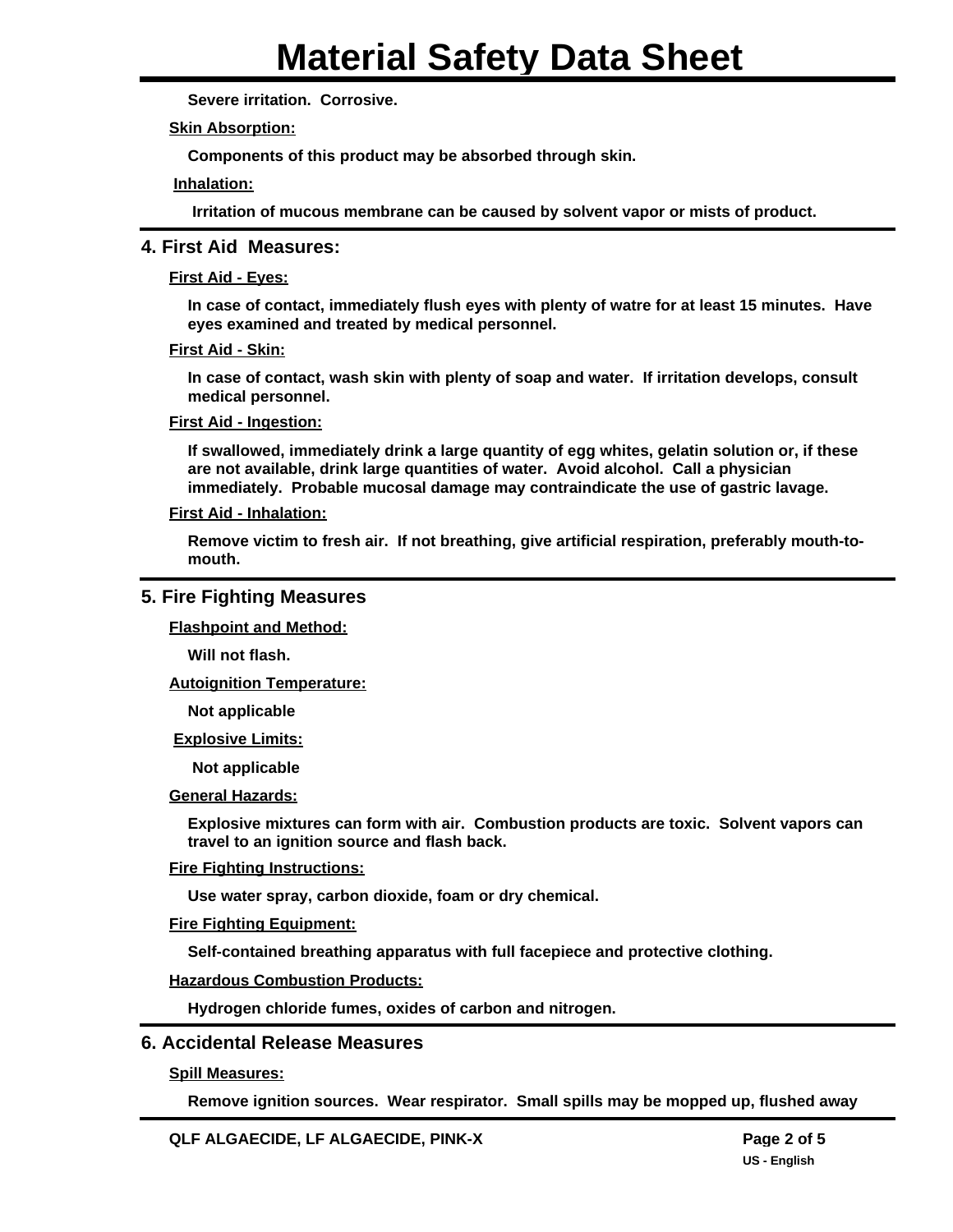# **Material Safety Data Sheet**

**with water or absorbed on some absorbent material and incinerated. Large spills should be contained. The material should then be shoveled into containers in preparation for disposal.**

#### **7.Handling and Storage**

#### **Handling:**

**Keep container tightly closed when not in use.**

**Storage:**

**Keep from freezing. Store in original container.**

# **8. Exposure Controls/Personal Protection**

#### **Exposure Guidelines:**

**No ACGIH TLV or OSHA PEL assigned to this product. The ACGIH TLV and OSHA PEL for ethanol are 1,000 ppm. Minimize exposure in accordance with good hygiene practice.**

#### **Engineering Controls:**

**Use ventilation adequate to maintain safe levels. Provide eyewash station and safety shower in work area.**

#### **Respiratory Protection:**

**None required if good ventilation is maintained. For mist or vapor, wear NIOSH approved respirator.**

#### **Protective Clothing:**

**Impervious apron and rubber or neoprene gloves.**

#### **Eye Protection:**

**Splashproof safety goggles.**

# **9. Chemical and Physical Properties**

**% Volatile: >50 Specif. Grav./Density: 0.91 - 0.94 pH: 6 - 8 Solubility in Water: Soluble Vapor Density: Heavier than air Vapor Pressure: No data Boiling Point: No data Appearance: Colorless to straw colored liquid with benzaldehyde odor**

# **10. Stability and Reactivity**

#### **Stability:**

**Stable under normal conditions.**

#### **Incompatibility:**

**Strong oxidizers or reducing agents.**

**Hazardous Decomposition Products:**

**Hydrogen chloride fumes, oxides of carbon and nitrogen.**

**Hazardous Polymerization:**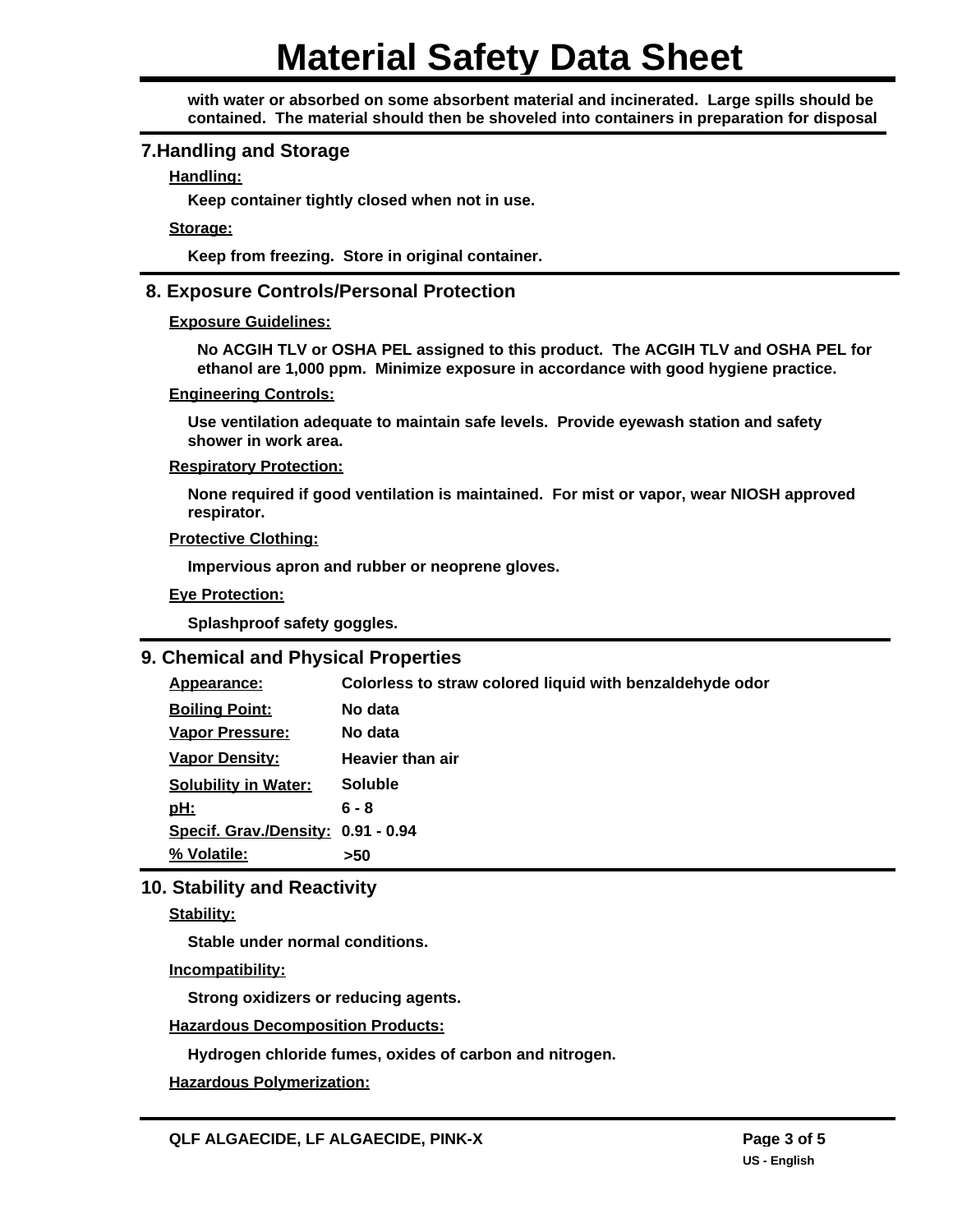**Will not occur.**

# **11. Toxicological Information**

**Possible Human Health Effects:**

#### **Inhalation:**

**Inhalation of mucous membrane can be caused by solvent vapors or mists of product.**

#### **Skin Contact:**

**Severe irritation. Corrosive.**

#### **Eye Contact:**

**Corrosive. Severe eye damage can result from direct contact.**

#### **Ingestion:**

**May be fatal. Burning pain in the mouth, throat, abdomen, severe swelling of the larynx, skeletal muscle paralysis affecting the ability to breathe, circulatory shock, convulsions.**

#### **Other Effects of Overexposure:**

**None known**

#### **Note to Physician:**

**Probable mucosal damage may contraindicate the use of gastric lavage.**

#### **12. Ecological Information**

**This product is completely soluble in water. Care should be taken to minimize release of undiluted product into the environment.**

#### **13. Disposal Consideration**

#### **Disposal Method:**

**Discarded product is not a hazardous waste under RCRA, 40 CFR 261.**

#### **Container Disposal:**

**Empty container retains product residue. Observe all hazard precautions. Do not distribute, furnish, reuse empty container except for storage and shipment of original product. Remove all product residue from container and puncture or otherwise destroy container before disposal.**

#### **14. Transport Information**

#### **DOT Hazard Description:**

**Not regulated**

# **15. Regulatory Information**

**TSCA (Toxic Substances Control Act) Regulations, 40 CFR 710:**

**All ingredients are listed on the TSCA Chemical Substances Inventory.**

**CERCLA and SARA Regulations (40 CFR 355, 370, 372):**

**This product does not contain any chemicals subject to the reporting requirements of SARA Section 313.**

**California Proposition 65:**

**None**